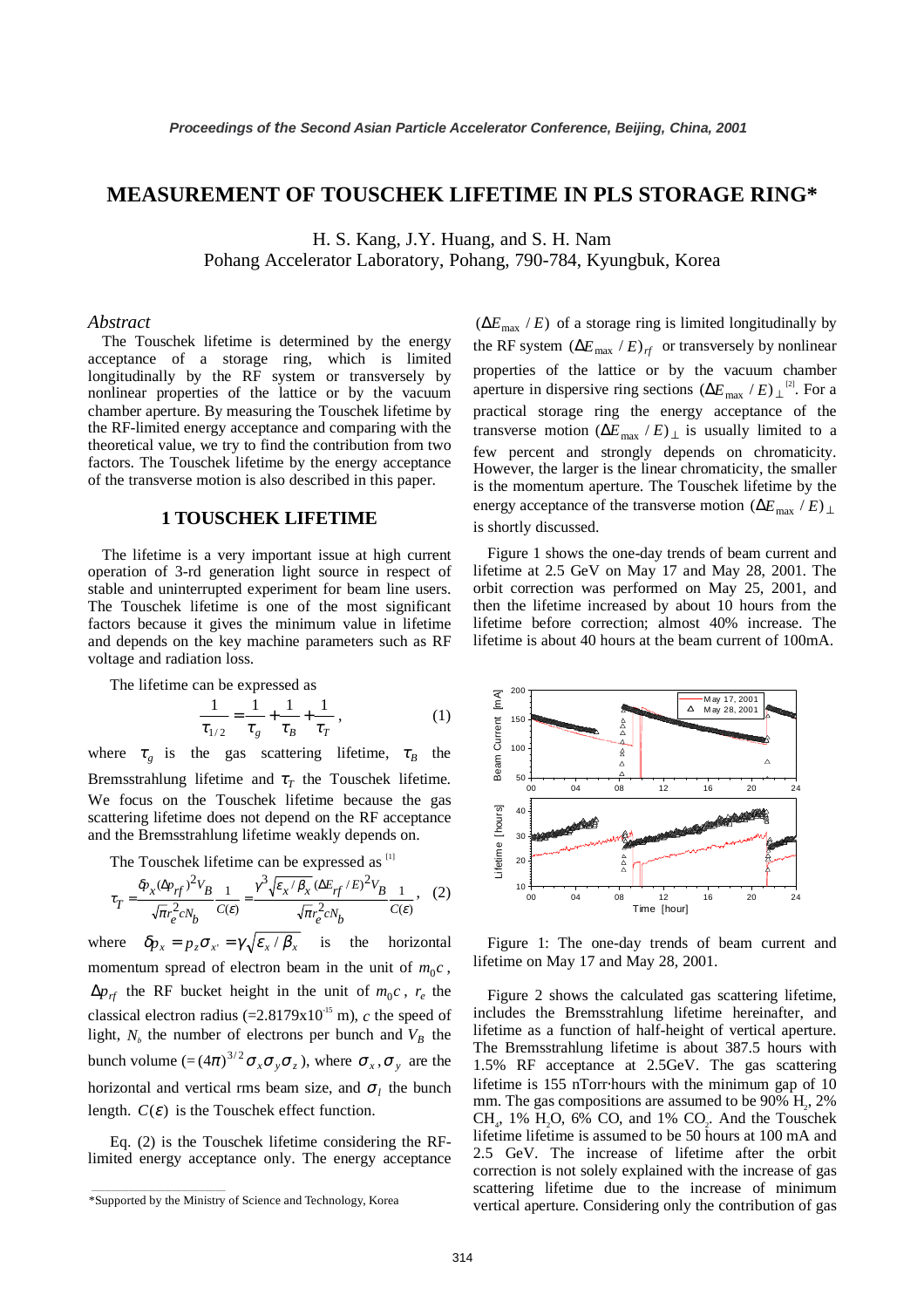scattering, the half-height of minimum vertical aperture must be around 2.5 mm before correction as shown in Fig. 2, which is an unrealistic guess. The Touschek lifetime by the energy acceptance of the transverse motion  $(\Delta E_{\text{max}} / E)$  contributes to increase the lifetime much more than the gas scattering lifetime.



Figure 2: The calculated gas scattering lifetime and lifetime as a function of half-height of vertical aperture.

# **2 MEASUREMENT OF TOUSCHEK LIFETIME**

Figure 3 shows the measured and calculated Touschek lifetime as a function of RF voltage. The beam current is 8 mA and 8 bunches are filled, which simulates a 1 mA single bunch. We use 8 bunches in order to minimize the error in very small beam current measurement by DCCT. The Touschek lifetimes at different x-y coupling are calculated using the beam parameters listed in Table 1. The measured data look close to the case of coupling 0.5%. But this does not represent the real situation.



Figure 3: The measured and calculated Touschek lifetime as a function of RF voltage.

| Table 1. The beam parameters at 2 GeV and 2.5 GeV. <sup>[3]</sup> |                   |                         |
|-------------------------------------------------------------------|-------------------|-------------------------|
| Doom Doromators                                                   | $200 \text{ GeV}$ | $25 \text{ C} \text{N}$ |

| <b>Beam Parameters</b>              | $2.0 \text{ GeV}$ | $2.5 \text{ GeV}$ |
|-------------------------------------|-------------------|-------------------|
| $\beta_x$ [m]                       | 6.52              |                   |
| $\bar{\beta}_{y}$ [m]               | 8.52              |                   |
| $\varepsilon_n$ [nm-rad]            | 12.1              | 18.9              |
| $x-y$ coupling $[\%]$               | 1                 | 1                 |
| $\varepsilon$ <sub>r</sub> [nm-rad] | $12.0(11.7^*)$    | 18.7              |
| $\varepsilon$ <sub>v</sub> [nm-rad] | $0.12(0.59^*)$    | 0.187             |
| $\overline{\sigma}_x$ [µm]          | 294.1             | 367.7             |
| $\overline{\sigma}_{v}$ [µm]        | 30.5              | 38.1              |
| $\sigma_F$                          | $6.8x10^{-4}$     | $8.5x10^{4}$      |
| [mm]<br>$\sigma$ ,                  | 5.0               | 8.05              |
| $TH =$<br>معملات المستنم معامد      |                   |                   |

The measured data.

The RF voltage is assumed to be 1.6 MV.

The Touschek lifetime depends on the volume of beam bunch, that is, horizontal and vertical beam size and bunch length. The vertical beam size depends on the x-y coupling. The horizontal and vertical emittances are related to the natural emittance  $\varepsilon_n$  by

$$
\varepsilon_x = \frac{1}{1+\kappa} \varepsilon_n, \qquad \varepsilon_y = \frac{\kappa}{1+\kappa} \varepsilon_n, \tag{3}
$$

where the coupling constant  $\kappa$  comes from skew quadrupole components. But the real vertical beam size is much bigger than the calculated value with the x-y coupling. It results from the vertical beam blow-up due to the contribution of nonlinear magnetic field and vertical dispersion.

Figure 4 shows the result of closest tune approach coupling measurement. The measured closest tune frequency is about 10 kHz. The calculated ratio of vertical to horizontal emittance is about 0.009, very small coupling less than 1%. However, the vertical emittance calculated by the beam size measurement which uses the x-ray diagnostic beam line is 3.58 nm, very large value compared with the value in Table 1. It is expected to be due largely to residual vertical dispersion. The coupling contribution, as one sees from the calculation, is small. The difficulty in the measurement of vertical beam size makes the calculation of Touschek lifetime unrealistic so that the calculated vertical beam size using x-y coupling is reasonable to use for the calculation of The Touschek lifetime.

Figure 5 shows the measured Touschek lifetime at 2 GeV and 2.5 GeV as a function of single bunch current. In the measurement a single bunch was used and the average vacuum pressure was 0.416 nTorr. This graph shows also the calculated lifetime for 2 GeV and 2.5 GeV. In the calculation the coupling is assumed 1%. The measured Touschek lifetime at 2GeV looks very close to the calculation which uses the RF acceptance of 2.18%,